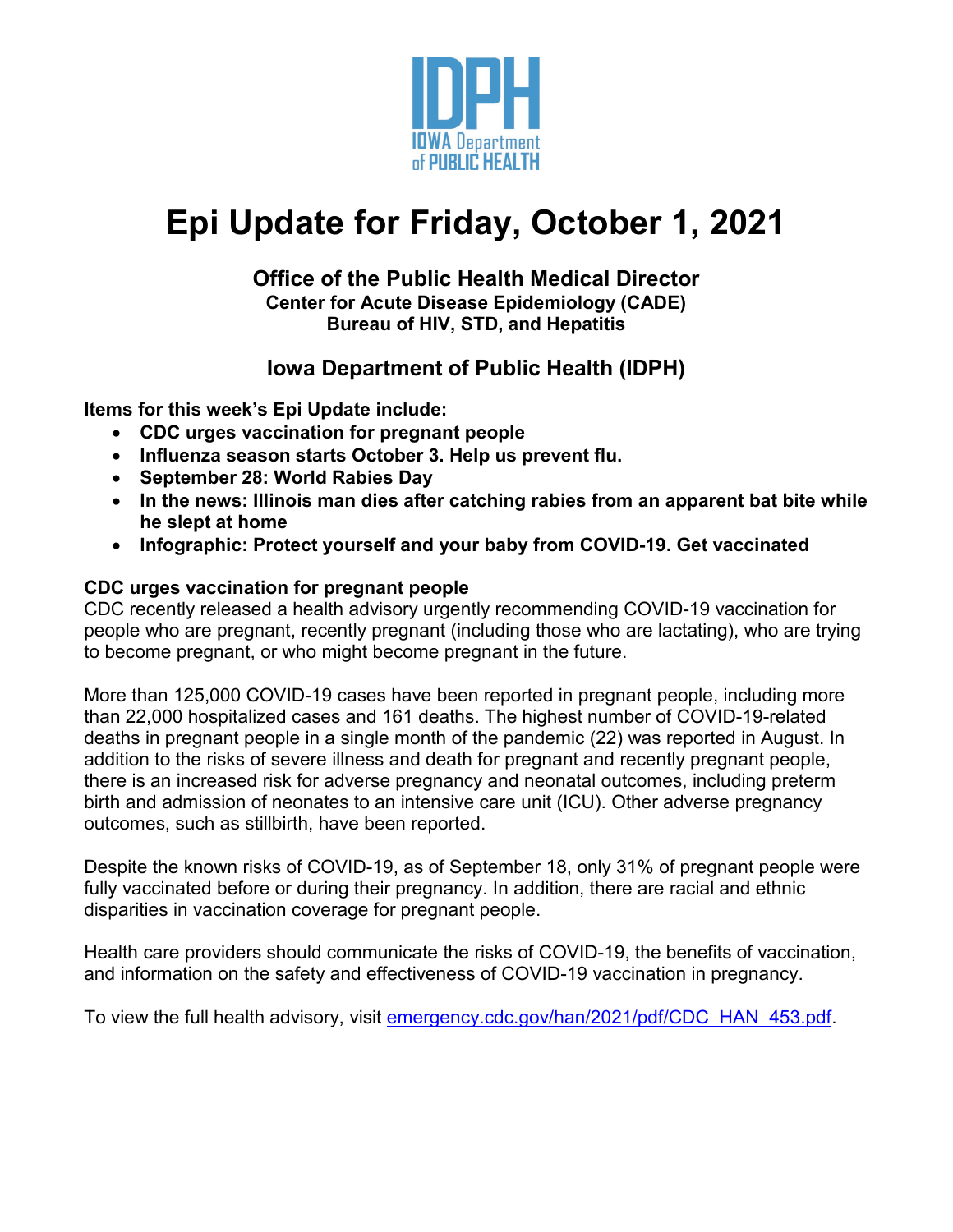#### **Influenza season starts October 3. Help us prevent flu.**

The 2021-22 influenza season starts October 3, along with influenza and other respiratory illness-related surveillance activities. IDPH recently hosted the annual influenza webinar, and the slides and recording are available at [idph.iowa.gov/influenza.](https://idph.iowa.gov/influenza)

IDPH's weekly influenza reports will resume October 15. IDPH is still looking for schools, hospitals, outpatient health clinics, and laboratories to help with influenza surveillance. For more information, contact Andy Weigel at andy weigel@idph.iowa.gov or 515-322-1937.

Do not count on the 2021-22 influenza season being as mild as the 2020-21 season. Getting an annual influenza vaccine remains the best way to prevent getting influenza. However, it is also important to take other steps to prevent getting sick, including covering your coughs and sneezes, staying home when you are sick, and washing your hands regularly.

For more information about influenza from IDPH, visit [idph.iowa.gov/immtb/immunization/influenza/recommendations.](https://idph.iowa.gov/immtb/immunization/influenza/recommendations)

For more information about influenza from CDC, visit [www.cdc.gov/flu/prevent/index.html.](https://www.cdc.gov/flu/prevent/index.html)

#### **September 28: World Rabies Day**

September 28 was World Rabies Day, which raises awareness about rabies and brings together partners to enhance prevention and control efforts worldwide. Despite rabies being 100% preventable, more than 59,000 people die from the disease around the world each year.

Although cases in humans are rare, rabies is still present in many parts of the U.S., including Iowa. Due to vaccination of dogs and cats, most human cases of rabies in the U.S. are due to exposure to wildlife. However, any mammal can become infected with rabies and transmit the virus to humans. About one to two dozen animals test positive for rabies each year in Iowa.

Once a person begins showing signs and symptoms of rabies, the disease is nearly always fatal. However, only two cases of rabies in humans have been reported in Iowa since 1951, in large part due to the administration of appropriate post-exposure prophylaxis (PEP) after exposure to animals that could potentially transmit rabies.

IDPH is available for consultation regarding potential rabies exposures 24/7/365. Call 515-242- 5935 during business hours or 515-323-4360 outside of business hours.

For more information about rabies, visit [idph.iowa.gov/rabies/information-for-providers.](https://idph.iowa.gov/rabies/information-for-providers)

# **In the news: Illinois man dies after catching rabies from an apparent bat bite while he slept at home**

[www.cbsnews.com/news/rabies-illinois-bat-bite-death/](http://www.cbsnews.com/news/rabies-illinois-bat-bite-death/)